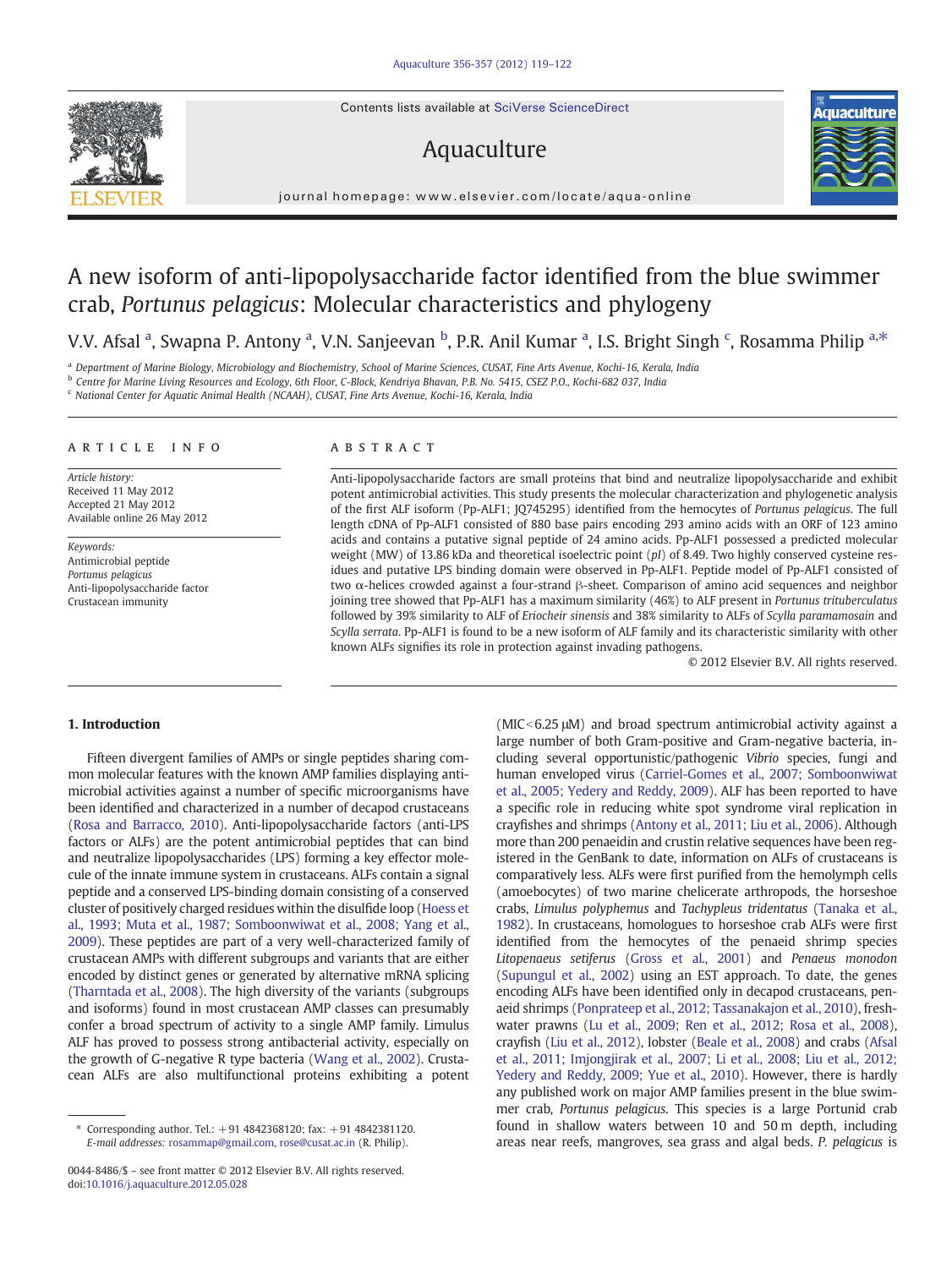<span id="page-1-0"></span>similar to Portunus trituberculatus in its general appearance but, easily distinguished because it has four frontal teeth (three in case of P. trituberculatus) and possesses three spines in the merus of chelipeds (four in case of P. trituberculatus). Portunus sanguinolentus is easily distinguished by their three prominent maroon to red spots on posterior 1/3 of carapace. P. pelagicus is a highly prized commercially important crab and their characteristic features such as fast growth, ease of larviculture, high fecundity and relatively high tolerance to both nitrate and ammonia make this species ideal for aquaculture.

Studies on characterization and structure elucidation of ALFs in P. pelagicus may be useful in understanding the immune defense mechanisms in crabs giving new insights into disease control in crab aquaculture. This paper presents the molecular characterization and phylogenetic analysis of a new isoform of ALF identified from P. pelagicus and this could be the first report of an antimicrobial peptide from the species.

# 2. Materials and methods

Healthy adults of P. pelagicus (~250 g body weight) were collected from the backwater stream along Vypeen, Kochi, India. Hemolymph was collected from the base of abdominal appendages using specially designed capillary tubes (RNase-free) rinsed using pre-cooled anticoagulant solution (RNase free 10% sodium citrate, pH 7.0). Total RNA was extracted from the hemocytes using TRI Reagent (Sigma) following the manufacturer's protocol. RNA was quantified by spectrophotometry at 260 and 280 nm. First strand cDNA was generated in a 20 μl reaction volume containing 5 μg total RNA,  $1 \times RT$  buffer, 2 mM dNTP, 2  $\mu$ M oligo d(T<sub>20</sub>), 20 U of RNase inhibitor and 100 U of M-MLV reverse transcriptase (Fermentas, Inc.). The reaction was conducted at 42 °C for 1 h followed by an inactivation step at 85 °C for 15 min. PCR amplification of 1 μl of cDNA was performed in a 25 μl reaction volume containing  $1\times$  standard Taq buffer (10 mM Tris-HCl, 50 mM KCl, pH 8.3), 3.5 mM MgCl<sub>2</sub>, 200 μM dNTPs, 0.4 μM each primer and 1 U Taq DNA polymerase (Fermentas Inc.). PCR primers were designed using GeneTool software based on consensus sequences of already reported ALFs of decapods. Amplifications were performed using the primers Pp-ALF1-F (5′-agggagtgggtgatgagcta-3′) and Pp-ALF1-R (5′-tacggctattacgatccaaca-3′). The thermal profile used was 94 °C for 2 min followed by 35 cycles of 94 °C for 15 s, 60 °C for 30 s and 68 °C for 30 s and a final extension at 68 °C for 10 min. PCR products were analyzed by electrophoresis in 1.5% agarose gels in TBE

gttgttatcatctgttgcccttgctgcttccctccaccttcttccctcatgatgaaaaaa  $M$  K K

ggagtggccgccctgctgcggctgctgctggtgatgaggctgctgctgccgcccccttct A A L L R L L L V M R L L L P  $P$   $P$   $S$  $\tt gcgatectc at gacga tectc t ggettettet et tettgaa at cctc gctgggcggtgc$ D P H D D P L A S S L L E I L A G R c  ${\tt cascadeetctcyat} g acting by gogocctgctgcttectccedcccccccctatcata$ H N S S D D L V G P  $\Gamma$ FLRRPP agaatatttctgctgcaccacgagggctttttttggtgtgctgggtggccgcctttcgat<br>RIFLLHHEGFFWCAGWPPFD gggtcgacgaggacaaacaggacggcggcgtcctcggaggacgccaccgacgacttgcgg G S TRTNRTAASSEDATDDLR  ${\tt cgcgttttttacacaaactactccacacaggatgatgactcccgcggcggataacaac}$  $\mathbb R$ A F L H K L L I P Q D D A P R R M N N taaagaagaagagatgagctgcggaggacgacgaggagaataatgataacaacatagaaa

 $\verb+tdccsgacsgacttgttattatatatttttttcccagactagttggtggatgctgctgct$ tgttgatgcaatgatggaagtagagaacgtgaaggaacgactatgatgtgaagataccac  $\verb|ctcaaaaatttttttatattattttttatagaggtagectcgtcatttttttetctct$ tttcctccaccatcgccgttgatgctagactggtggacgacaatgaagagataaagaagt agatgatattattatt<br/>ctaccactacatcttttttatatgaggaacaaggagggccgcc agaaagaaaagaaaaatatctttatttgtacttgagctgt

Fig. 1. Nucleotide and amino acid sequences of Pp-ALF1 from the hemocyte of the blue swimmer crab, Portunus pelagicus (JQ745295). The underlined amino acid residues indicate a putative signal sequence. LPS binding domain characteristic of the ALF family is double underlined and the two conserved cysteine residues important for one disulfide bond (loop) formation is highlighted in gray. An asterisk is the stop codon.

#### Table 1

Result of BLASTp analysis of Pp-ALF1 (JQ745295).

| Accession<br>no. | Description of the AMP                                                 | Query<br>coverage | E<br>value  | Max<br>identity |
|------------------|------------------------------------------------------------------------|-------------------|-------------|-----------------|
| ADU25043         | Anti-lipopolysaccharide factor isoform<br>2 [Portunus trituberculatus] | 88%               | 3e<br>$-23$ | 46%             |
| ADU25072         | Anti-lipopolysaccharide factor<br>[Portunus trituberculatus]           | 77%               | 1e<br>$-20$ | 46%             |
| ADZ46233         | Anti-lipopolysaccharide factor<br>3 [Eriocheir sinensis]               | 85%               | 7e<br>$-16$ | 39%             |
| ABP96981         | Anti-lipopolysaccharide factor<br>[Scylla paramamosain]                | 94%               | 5e<br>$-18$ | 38%             |
| ADW11095         | Anti-lipopolysaccharide factor<br>[Scylla serrata]                     | 92%               | 8e<br>$-18$ | 38%             |

buffer, stained with SYBR® Safe and visualized under UV light. Purified PCR products were sequenced at SciGenom, India.

The sequence homology and the deduced amino acid sequence comparisons were carried out using BLAST algorithm (BLASTn and BLASTp) at the National Center for Biotechnology Information (NCBI) (<http://www.ncbi.nlm.nih.gov/blast>). Gene translation and prediction of deduced protein were performed with ExPASy ([http://](http://www.au.expasy.org/) [www.au.expasy.org/](http://www.au.expasy.org/)). The signal peptide was predicted by SignalP program [\(http://www.au.expasy.org/\)](http://www.au.expasy.org/). The multiple sequence alignments were performed with amino acid sequences of known ALFs from decapod crustaceans using CLUSTALW and GENDOC. Amino acid sequences of all known ALFs were retrieved from the NCBI GenBank and phylogenetic tree was constructed by the Neighbor-Joining (NJ) method using MEGA version 4.0 [\(Tamura et al., 2007](#page-3-0)). The structural models of the AMPs were created using SWISS-MODEL server. The nucleotide and deduced amino acid sequences of the antimicrobial peptide were submitted to NCBI GenBank.

# 3. Results and discussion

In the present study, an AMP belonging to ALF family was identified and characterized from the hemocytes of P. pelagicus, herein after referred to as Pp-ALF1. An 880 bp fragment cDNA encoding an ORF of 123 amino acids was obtained from the mRNA of P. pelagicus hemocyte by RT-PCR (Fig. 1). BLAST analysis of the nucleotide sequences revealed the relation of Pp-ALF1 to other ALFs present in decapod crustaceans. Pp-ALF1 showed only 46% similarity to ALF isoforms present in P. trituberculatus followed by 39% similarity to ALF of Eriocheir sinensis and 38% similarity to ALFs of Scylla paramamosain and Scylla serrata (Table 1). Analysis with the SignalP software revealed the presence of a signal peptide with 24 amino acid residues at the N-terminal region of the Pp-ALF1 (Fig. 1). The mature peptide consisted of 123 amino acid residues with a predicted



Fig. 2. Structural model of Pp-ALF1 (JQ745295) of Portunus pelagicus created using SWISS-MODEL server.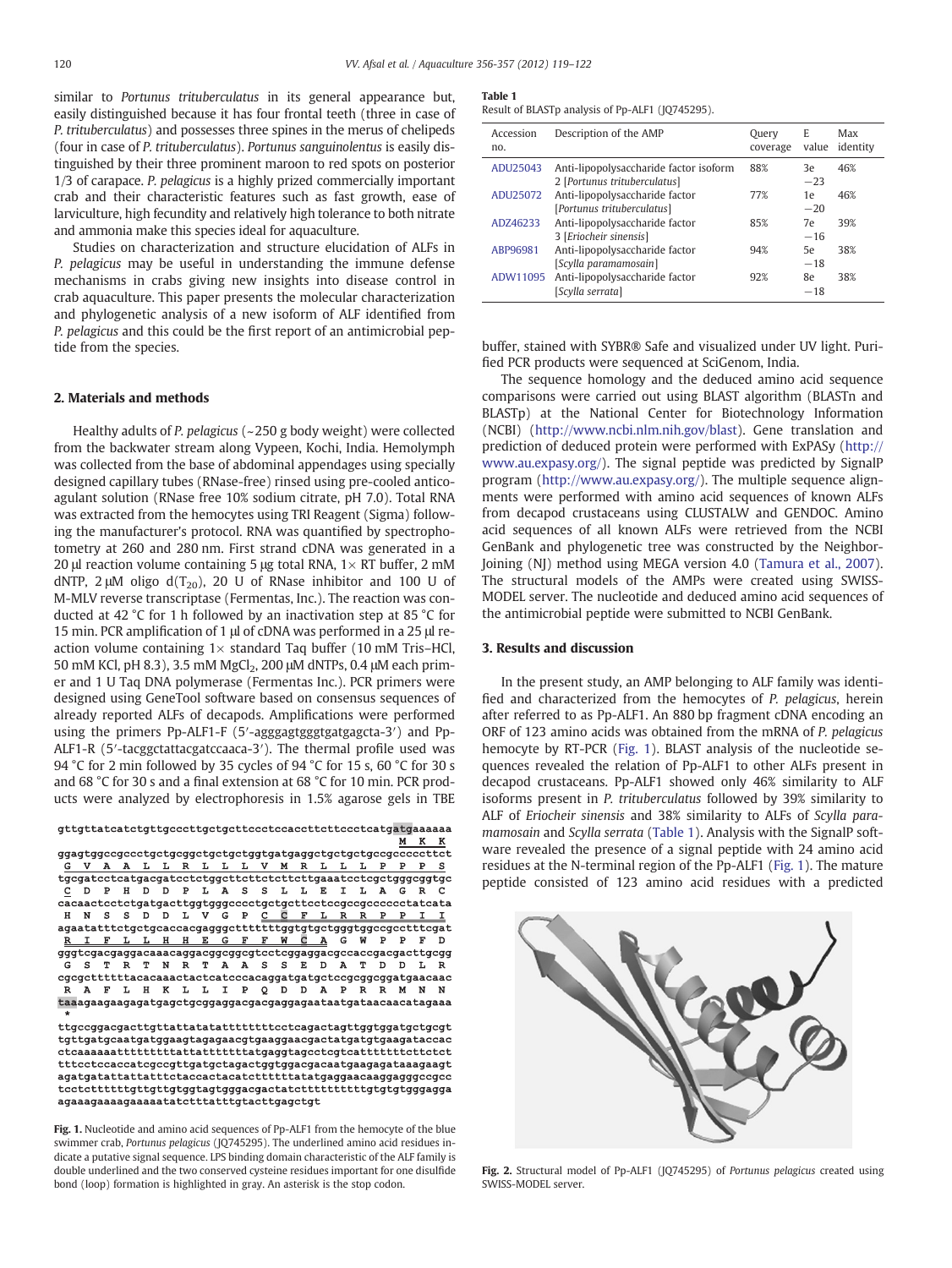<span id="page-2-0"></span>

Fig. 3. Multiple alignment of nucleotide sequence of the Pp-ALF1 (JQ745295) with other ALFs obtained using GeneDoc program Version 2.7.0. The LPS-binding domains are enclosed with a bracket. The conserved cysteine residues are marked with arrowheads below the alignment. Black and gray indicate conserved sequences.



Fig. 4. A bootstrapped neighbor-joining tree obtained using MEGA version 4.0 illustrating relationships between the deduced amino acid sequences of the Pp-ALF1 (JQ745295) with other ALFs of decapod crustaceans. Values at the node indicate the percentage of times that the particular node occurred in 1000 trees generated by bootstrapping the original deduced protein sequences.